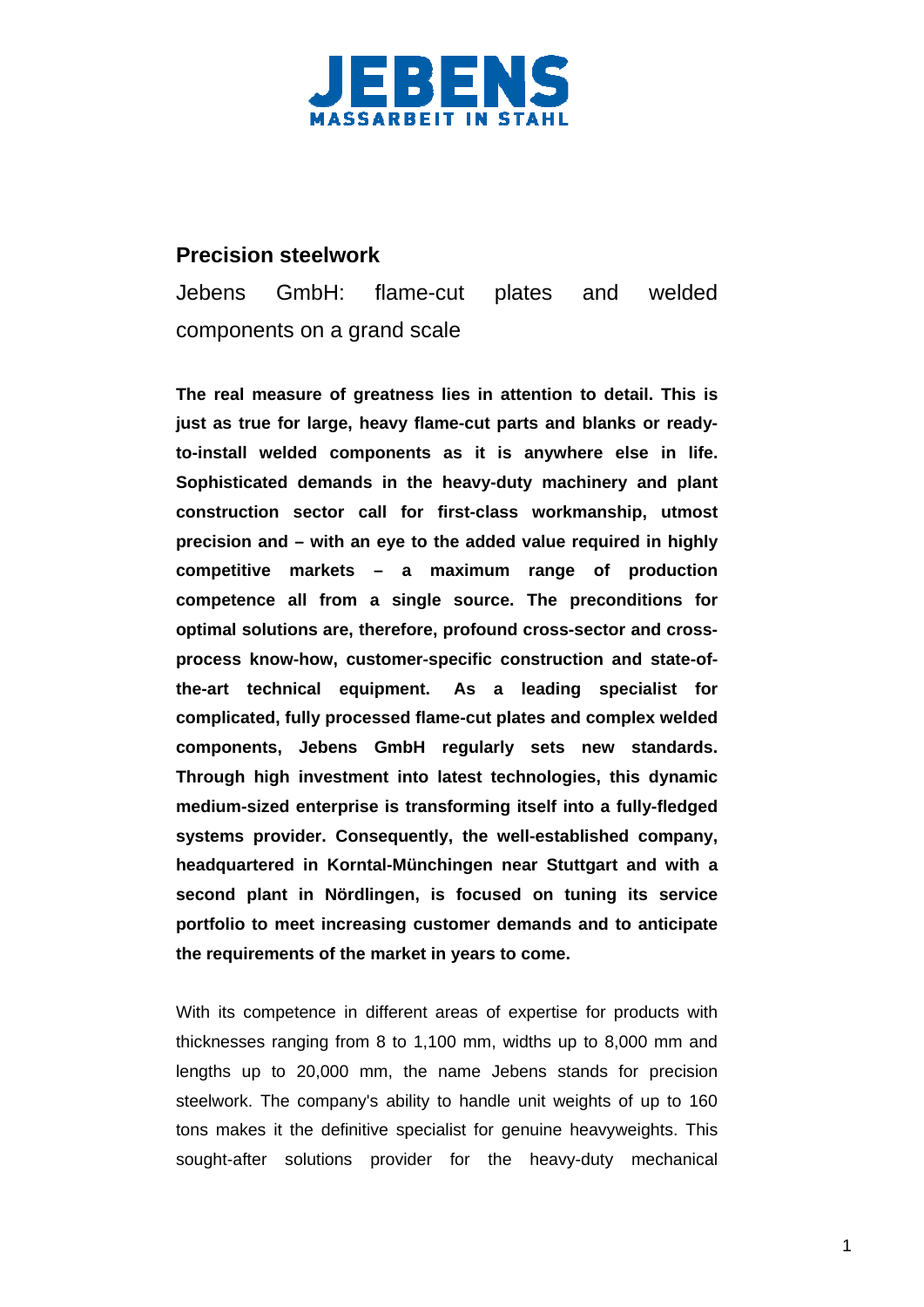

engineering, mobile crane and mining machinery sectors offers all stages of production from a single source: distribution, flame cutting, welding, milling, thermal treatment, and painting. Over 70 years of experience in heavy steel plate processing and an end-to-end supply chain right through to finished welded components are the company's guarantee for consistently high, reproducible quality. Well-established international partners and its membership in the Group Dillinger Hütte / GTS make Jebens the partner of choice for demanding customers who appreciate the value of long-term collaboration and reliable, reproducible quality. Being a subsidiary of Europe's leading heavy plate producer gives Jebens permanent access to ground-breaking technological know-how in steel production. At the same time, the parent company is a stable supply base for heavy steel plates in widths up to 5,000 mm and very large unit weights. Jebens combines these strengths with great innovative drive and market-oriented flexibility. 65,000 tons of steel processed per year indicate the trust that customers from a wide range of sectors place in the solutions provided by this specialist company.

### **Added value through complexity**

Whether in project orders or short runs, vertical integration, quality and economic added value for customers are all clear evidence of the company's integrated competence. Day in, day out, Jebens keeps things moving on a grand scale. This starts with the optimised storage of 25,000 tons of hot-rolled heavy plates and slabs up to 4,000 mm wide and 15,000 mm long – in standard and special materials. State-ofthe-art systems like welding and chamfering robots, deburring machines and equipment for mechanical processing make it possible to prepare the edges of made-to-measure flame-cut plates for subsequent welding, no matter how intricate their geometries are. The large format of these plates makes for particularly efficient assembly of components consisting of very few individual parts and therefore requiring less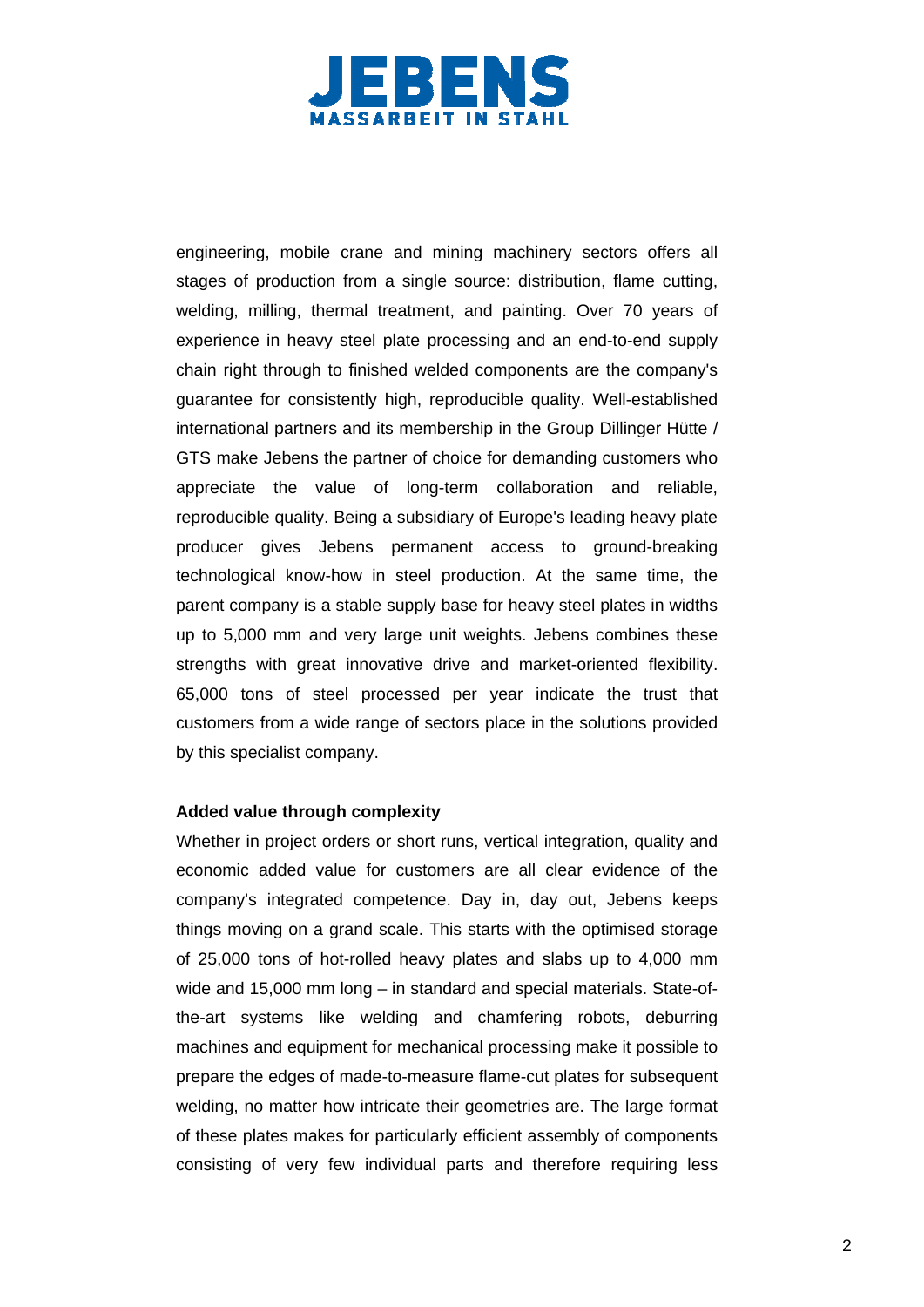

welding. A wide range of further processing options for these large, heavy components qualifies Jebens as a one-stop provider. The service portfolio ranges from support in questions of construction, through cutting, chamfering of highly complex geometries, drilling, milling, annealing and normalising of complete components to sandblasting and varnishing. As a specialist for demanding tasks, Jebens manufactures complete, ready-to-install welded components using its own or purchased parts. The company is driven by its passion for new solutions to regular innovative achievements. These include the hardfacing of steel plates to increase corrosion resistance, or the production and day-definite delivery of complete, pre-commissioned components with integrated cast parts. With highly complex welded components like these, Jebens makes a significant contribution to added value for its customers. Through successive outsourcing of whole processes they can reduce their procurement costs while enjoying the benefits of improved reliability of supply, adherence to delivery dates, and cost effectiveness. This also makes Jebens exactly the right address for special solutions where complexity, precision and cost-efficiency through speed of processing are crucial to maintaining a competitive edge. One example of this is the provision of contract annealing in one of Southern Germany's largest annealing furnaces. 13.5 metres long, 5.8 metres wide and 3.8 metres high, it gives exactly the required properties to cast iron and steel components with unit weights of up to 160 tons.

#### **Premium standard as the driver for innovation**

But Jebens goes one step further in pursuit of higher standards by providing its customers with future-oriented options. It is one of very few companies to offer production options that meet increasing requirements for responsible sustainability of machines and equipment. For example, customers can choose between solvent-based and waterbased paints in the company's new, state-of-the-art paint shop. This is